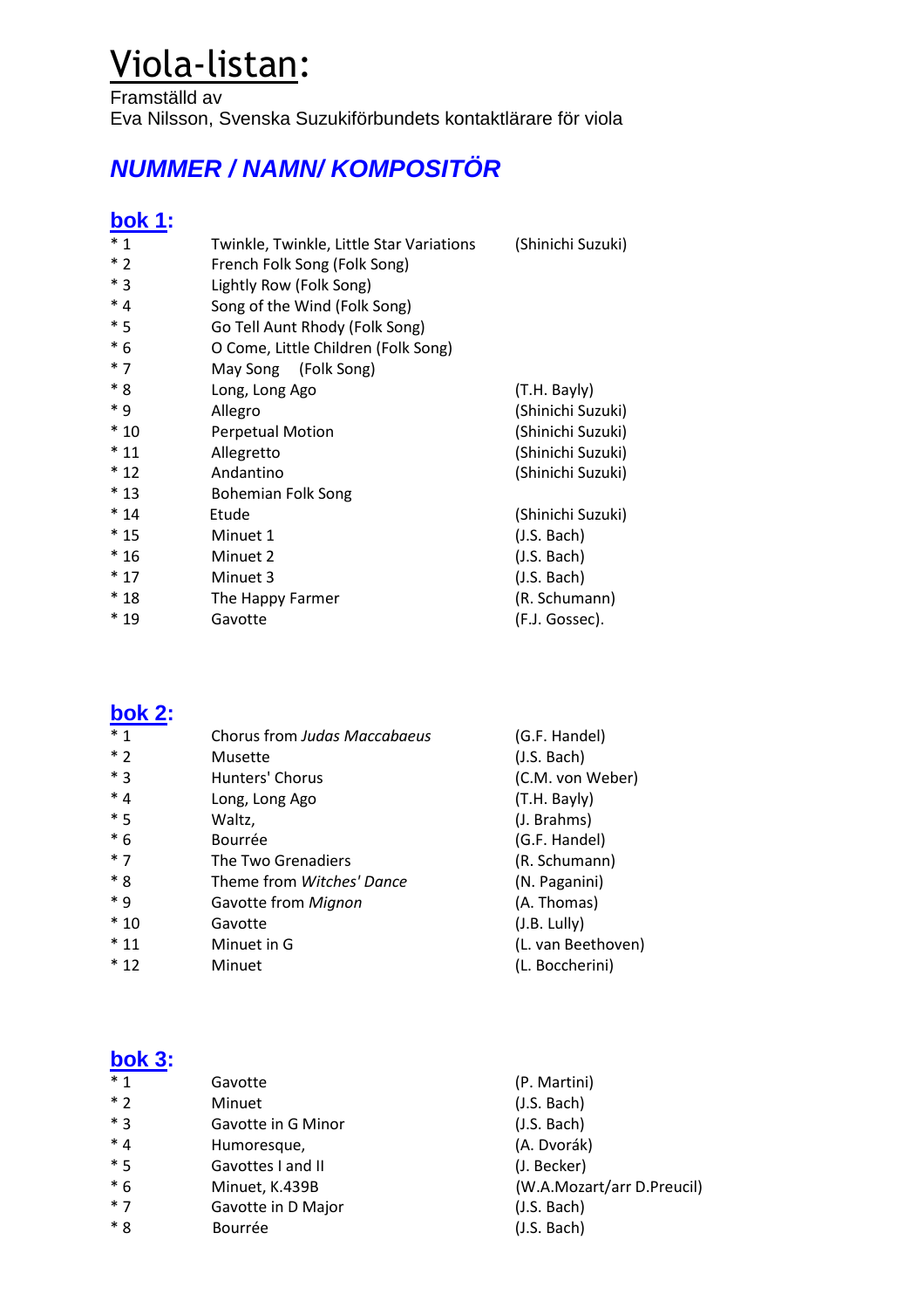### **bok 4:**

| $*1$  | Concerto No. 2, 3rd Movement              | (F. Seitz)       |
|-------|-------------------------------------------|------------------|
| $*2$  | Concerto No. 5, 1st Movement              | (F. Seitz)       |
| $*$ 3 | Concerto in D Minor, (1st Movement)       | (A. Vivaldi)     |
| $*4$  | Concerto in D Minor, (3rd Movement)       | (A. Vivaldi)     |
|       | <b>Concerto in G Major</b>                | (G.P. Telemann): |
| $*5$  | (1 <sup>st</sup> Movement: Large)         |                  |
| $*6$  | (2 <sup>nd</sup> Movement: Allegro)       |                  |
| $*7$  | (3rd Movement: Andante)                   |                  |
| $*8$  | (4 <sup>th</sup> Movement:Presto)         |                  |
|       | <b>Concerto in G Major for Two violas</b> | (G.P. Telemann): |
| $* q$ | (1 <sup>st</sup> Movement: Lento)         |                  |
| $*10$ | (2 <sup>nd</sup> Movement: Allegro)       |                  |
| $*11$ | (3 <sup>rd</sup> Movement: Largo)         |                  |
| $*12$ | (4 <sup>th</sup> Movement: Vivace)        |                  |

## **bok 5:**

|       | Sonata in G Major                                          | (B.Marcello/D.Preucil) |
|-------|------------------------------------------------------------|------------------------|
| $*1$  | (1 <sup>st</sup> Movement: Large)                          |                        |
| $*2$  | (2 <sup>nd</sup> Movement: Allegro)                        |                        |
| $*3$  | (3 <sup>rd</sup> Movement: Largo)                          |                        |
| $*4$  | (4 <sup>th</sup> Movement: Presto)                         |                        |
| $*5$  | <b>Country Dance</b>                                       | (C.M. von Weber)       |
| $*6$  | Nina                                                       | (G.B.Pergolesi)        |
| $*7$  | Spinning Wheel                                             | (N.Rubenstein)         |
| * 8   | Gigue                                                      | (F.M. Veracini         |
|       | Suite I in G major                                         | (J.S.Bach)             |
| $*9$  | Prelude                                                    |                        |
| $*10$ | Courante                                                   |                        |
| $*11$ | Gigue                                                      |                        |
| $*12$ | Moto Perpetuo                                              | (C.Bohm)               |
|       | <b>Four French Dances</b>                                  | (M.Marais)             |
| $*13$ | I. L'Agreable                                              |                        |
| $*14$ | II. La Provencale                                          |                        |
| $*15$ | III. La Matelotte                                          |                        |
| $*16$ | IV. Le Basque                                              |                        |
| $*17$ | Concerto No 3 in C minor, Op 12 Allegro risoluto (F.Seitz) |                        |
|       |                                                            |                        |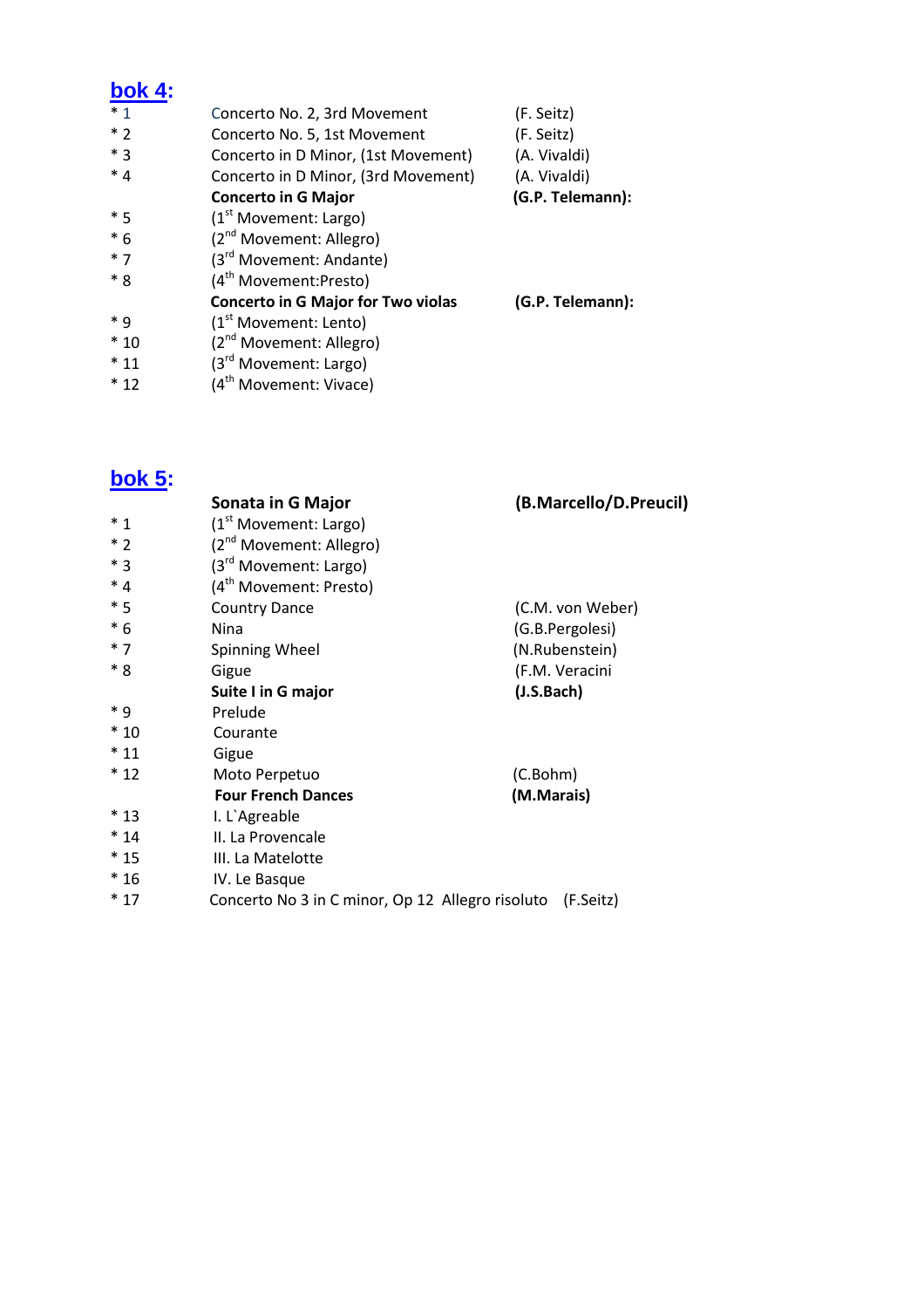## **bok 6:**

| $*1$    | La Folia,                                                | (M. Marais)            |
|---------|----------------------------------------------------------|------------------------|
| $*2$    | Allegro                                                  | (J.H. Fiocco)          |
|         | Suite I in G Major                                       | (J.S.Bach)             |
| $*3$    | Allemande                                                |                        |
| $*_{4}$ | Minuets I and II                                         |                        |
| $*5$    | Arioso                                                   | (J.S.Bach)             |
|         | Adagio and Rondo In D                                    | (W.A.Mozart)           |
| $*6$    | Adagio                                                   |                        |
| $*7$    | Rondo                                                    |                        |
| * 8     | Hungarian Dance No. 5                                    | (J.Brahms)             |
|         | <b>Country Dances</b>                                    | (L. van Beethoven)     |
| * 9     | No 1. Allegro                                            |                        |
| $*10$   | No 2. Allegretto                                         |                        |
| $*11$   | No 3. Allegro                                            |                        |
| $*12$   | No 4. Con brio                                           |                        |
| $*13$   | No 5. Allegretto grazioso                                |                        |
| $*14$   | No 6. Allegro molto vivace                               |                        |
| $*15$   | Concert for Two Violins (vl II arr for Viola) (J.S.Bach) |                        |
|         | <b>Concert in C minor</b>                                | (J.C.Bach/H.Casadesus) |
| $*16$   | (1 <sup>st</sup> Movement: Allegro molto ma maestoso)    |                        |
| $*17$   | (2 <sup>nd</sup> Movement: Adagio molto espressivo)      |                        |

# **bok 7:**

|         | Suite in A                                         | (L.Caix D'Hervelois)     |
|---------|----------------------------------------------------|--------------------------|
| $*_{1}$ | (1 <sup>st</sup> Movement: La Milanese)            |                          |
| $*2$    | (2 <sup>nd</sup> Movement: Sarabande)              |                          |
| $*3$    | (3rd Movement: Menuett)                            |                          |
| $*_{4}$ | (4 <sup>th</sup> Movement: Tambourin)              |                          |
| $*5$    | $(5st$ Movement: L'agreable)                       |                          |
| $*6$    | (5 <sup>st</sup> Movement: Gavotte)                |                          |
| $*7$    | Andantino (in style of Martini)                    | (F.Kreisler)             |
| $*8$    | Ave Maria                                          | (F.Schubert)             |
| $*$ 9   | Allegro                                            | (Corelli)                |
| $*10$   | Concerto in C minor                                | (J.C.Bach/H.Casadesus)   |
|         | (3 <sup>rd</sup> Movement: Allegro molto energico) |                          |
| $*11$   | Après un Reve                                      | (G.Fauré)                |
|         | <b>Concerto in B minor</b>                         | (G.F.Handel/H.Casadesus) |
| $*12$   | (1 <sup>st</sup> Movement: Allegro moderato)       |                          |
| $*13$   | (2 <sup>nd</sup> Movement: Andante ma non troppo)  |                          |
| $*14$   | (3 <sup>rd</sup> Movement: Allegro molto)          |                          |